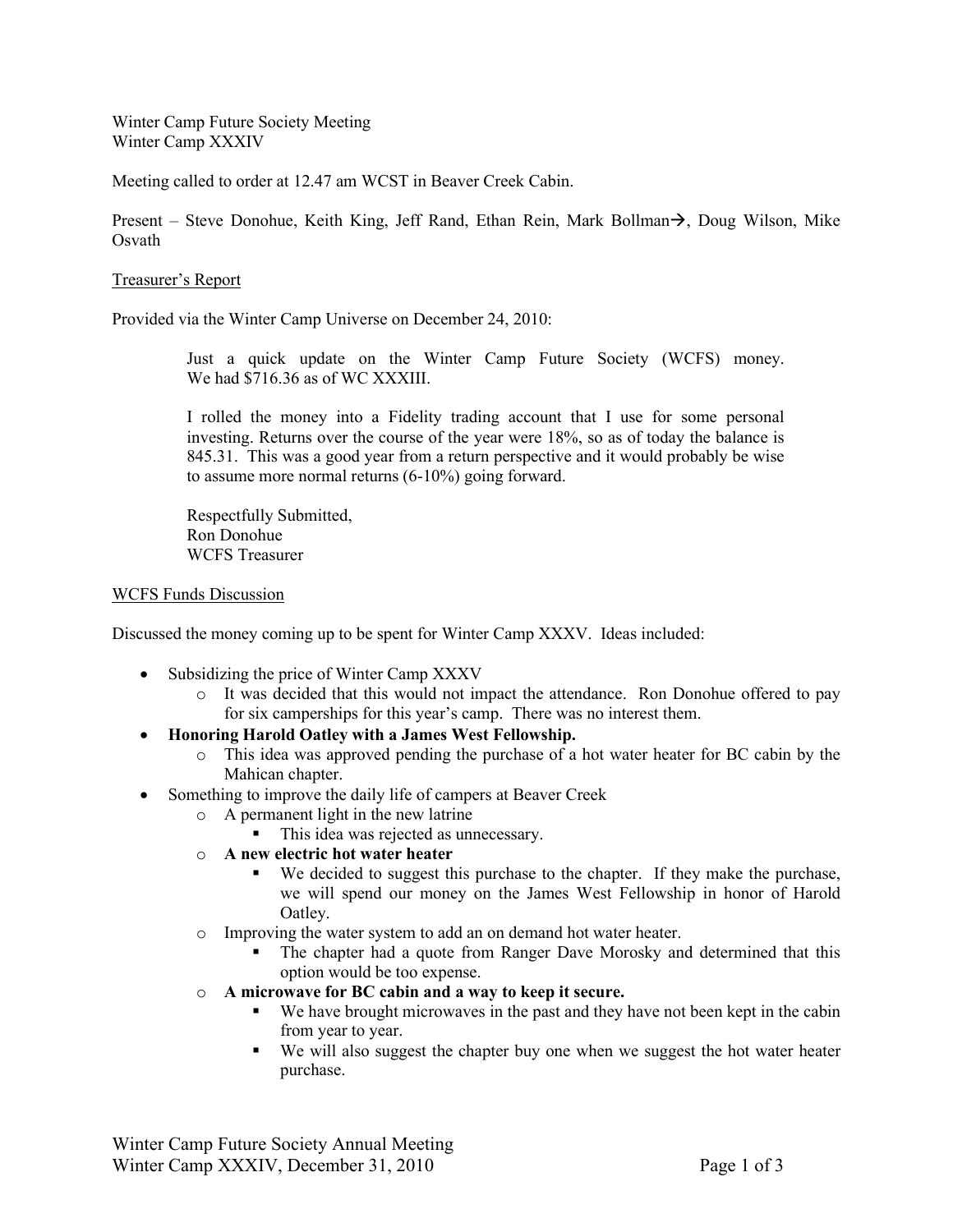## Attendance

The youth attendance is lowest since Winter Camp XIX. Steve suggested that Winter Camp is hurt by the chapter's cancellation of the December Meeting. There was agreement that having a Winter Camp meeting in December would be a good way to get youth excited about the program. We discussed having a meeting for Winter Camp next year in December if there is no chapter meeting.

This camp had a compressed planning schedule as all the planning was done at the Planning Meeting in November. Having a theme, some meal or program ideas earlier would have been useful for promotion. We discussed having at least one pre-planning meeting for Winter Camp XXXV.

## **Equipment**

Things needed for next Winter Camp:

- Cutting boards
	- o We used one that was borrowed form the D-A kitchen this year.
- Colander
- Cooling Rack
- Meat Tenderizer
- Pasta Grabber
- Chandelier for the latrine

## Service Projects

The projects which have been assigned to Winter Campers in recent years have become very simple – this year involving two different wood collecting and splitting or burning that wood. We have excelled at these projects in the past as other groups might not be willing to finish these kinds or projects, but we have worked a full day on them.

Discussed recent activity at D-A. The BC area has been largely ignored. Steve described that the groups who fundraise and plan improvements do not use the subcamp, so there are no improvements made.

#### Youth Leadership

In recent years, the lodge has moved to an afternoon (daylight) ordeal ceremony. As a result, the chapter no longer sets up The Arrow. Attendance and excitement about the ceremonies and activities has declined. Also, there is less activity for the chapter ceremony team because there are fewer ceremonial needs.

The lobby to move up the ceremony was much more vocal and unified than the supporters of the evening ceremony.

Steve suggested that chapter membership is down 30% this year.

#### Clean up and equipment

Much of the Winter Camp equipment will be taken in Paul Kupser's trailer back to Keith King's house. Paul has left camp and will retrieve his trailer after Winter Camp. Mike offered to take the trailer to the area of D-A where it will be stored until Paul picks it up. He has to leave early, so he will take it up